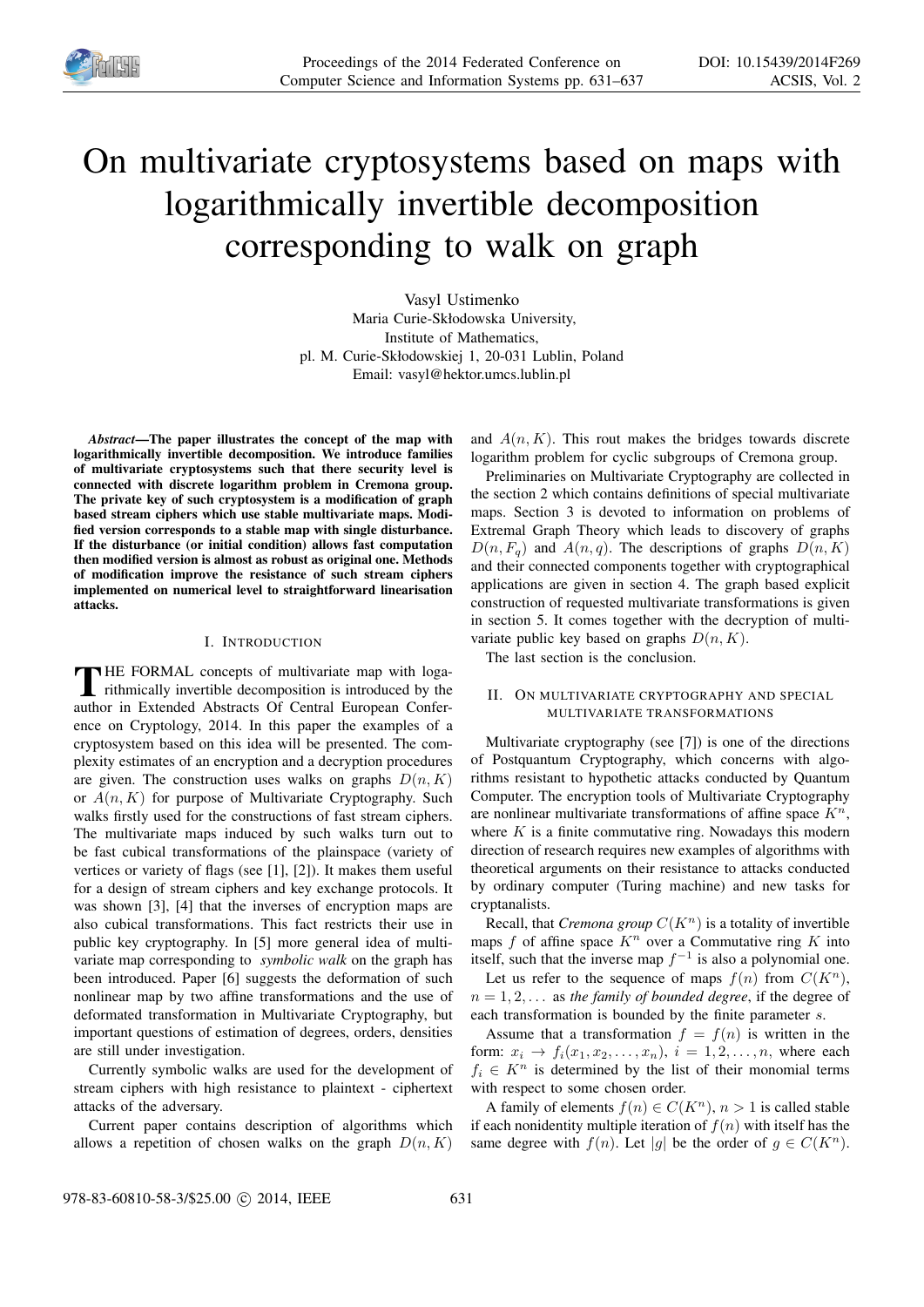We say, that  $f(n)$  is a family of increasing order if  $|f(n)|$ for  $n$ .

Let us consider the discrete logarithm problem for a stable family  $f^n$  of increasing order. We have to solve the equation  $f(n)^y = b(n)$  with respect to an integer unknown y. Notice, that  $deg(f(n)) = deg(b(n))$ . It means, that studies of degrees  $(f(n))$ <sup>k</sup>,  $k = 1, 2, \ldots$  do not bring us any new information for the task execution. If the order of an element  $f(n)$  is growing fast with the growth of  $n$ , then discrete logarithm problem can be NP - hard.

We say that a family  $f(n) \in C(K^n)$  has an invertible decomposition of speed d if  $f(n)$  can be written as a composition of elements  $f^1(n)$ ,  $f^2(n)$ , ...,  $f^{k(n)}(n)$  and this decomposition will allow us to compute the value of  $y = f(x)$ and the re-image of given y in time  $k(n)O(n^d)$  (see the authors extended abstract for Central European Conference on Cryptology 2014).

In the case  $d = 1$  we say that invertible decomposition is of linear speed. The complexity of computation of the value of each  $f^{i}(n)$  in a given point x is  $O(n^{d})$ . We refer to the family of multivariate maps  $h_{n+1}: K^{n+1} \to K^{n+1}$  as a family with logarithmically invertible decomposition of speed  $t$  with the initial function  $f(x_1, x_2, \ldots, x_n)$  if there exists decomposition  $h_{n+1} = h_{n+1,1}h_{n+1,2} \ldots h_{n+1,k(n)}$  such that the knowledge about it allows us to solve the equation

 $h_{n+1}^{a}(x_1, x_2, \ldots, x_n, f(x_1, x_2, \ldots, x_n))$  =

 $(b_1, b_2, \ldots, b_{n+1})$  for unknowns  $\alpha, x_1, x_2, \ldots, x_n$  in time  $k(n)O(n^t)$ .

We say that function  $u: Z^+ \to Z^+$  is computationally equivalent to  $n^s$ ,  $s \geq 0$  and write  $u(n^s)$  if  $C_1 n^s \leq u(n) \leq$  $C_2 n^s$  for some positive constants  $C_1$  and  $C_2$ .

Examples of stable families  $f(n) \in C(K^n)$  of bounded degree and increasing order defined in terms of algebraic graph theory are given in [4], [8], [9], [11]. An example of stable transformations of linear degree and increasing order is proposed in [12] (see also survey [10], [13] and 14] for extra examples).

### III. EXTREMAL ALGEBRAIC GRAPHS CORRESPONDING TO SPECIAL FAMILIES OF MULTIVARIATE MAPS AND THEIR USAGE IN SYMMETRIC CRYPTOGRAPHY

Recall, that the girth is the length of minimal cycle in the simple graph. Studies of maximal size  $ex(C_3, C_4, \ldots, C_{2m}, v)$ of the simple graph on  $v$  vertices without cycles of length  $3, 4, \ldots, 2m$ , i. e. graphs of girth  $> 2m$ , form an important direction of Extremal Graph Theory (see [15]).

As it follows from famous the Even Circuit Theorem by P. Erdős we have inequality

$$
ex(C_3, C_4, \ldots, C_{2m}, v) \leq cv^{1+1/n},
$$

where  $c$  is a certain constant. The bound is known to be sharp only for  $n = 4, 6, 10$ . The first general lower bounds of kind  $ex(v, C_3, C_4, \ldots C_n) = \Omega(v^{1+c/n})$ , where c is some constant  $\langle 1/2 \rangle$  were obtained in the 50th by Erdős via studies of *families of graphs of large girth*, i.e. infinite families of simple regular graphs  $\Gamma_i$  of degree  $k_i$  and order  $v_i$  such that

 $g(\Gamma_i) \geq c \log_{k_i} v_i$ , where c is the independent of i constant. Erdős proved the existence of such a family with arbitrary large but bounded degree  $k_i = k$  with  $c = 1/4$  by his famous probabilistic method.

First two explicit families of regular simple graphs of large girth with unbounded girth and arbitrarily large  $k$  appeared in 90th: the family  $X(p,q)$  of Cayley graphs for  $PSL_2(p)$ , where  $p$  and  $q$  are primes, which has been defined by G. Margulis [10] and investigated by A. Lubotzky, Sarnak and Phillips [17] and the family of algebraic graphs  $CD(n, q)$ [18]. Graphs  $CD(n, q)$  appear as connected components of graphs  $D(n, q)$  defined via a system of quadratic equations [19]. The best known lower bound for  $d \neq 2, 3, 5$  has been deduced from the existence of above mentioned families of graphs  $ex(v, C_3, C_4, \ldots, C_{2d}) \geq cv^{1+2/(3d-3+e)}$  where  $e = 0$ if d is odd, and  $e = 1$  if d is even.

Recall, that family of regular graphs  $\Gamma_i$  of degree  $k_i$  and increasing order  $v_i$  is a *family of graphs of small world* if  $\text{diam}(\Gamma_i) \leq c \log_{k_i}(v_i)$  for some independent constant  $c, c >$ 0, where  $\text{diam}(\Gamma_i)$  is a diameter of graph  $G_i$ . The graphs  $X(p,q)$  form a unique known family of large girth which is a family of small world graphs at the same time. There is a conjecture known since 1995 that family of graphs  $CD(n, q)$ for odd  $q$  is an other example of such kind. Currently, it is proved that the diameter of  $CD(n, q)$  is bounded from above by polynomial function  $d(n)$ , which does not dependent from q. Expanding properties of  $X(p, q)$  and  $D(n, q)$  can be used in Coding Theory (magnifiers, superconcentrators, etc). The absence of short cycles and high girth property of both families can be used for the construction of LDPC codes [20]. This class of error correcting codes is an important tool of security for satellite communications. The usage of  $CD(n, q)$  as Tanner graphs producing LDPC codes leads to better properties of corresponding codes in the comparison to the usage of Cayley - Ramanujan graphs (see [21]).

Both families  $X(p, q)$  and  $CD(n, q)$  consist of edge transitive graphs. Their expansion properties and the property to be graphs of large girth also hold for random graphs, which have no automorphisms at all. To make better deterministic approximation of random graph we can look at regular expanding graphs of large girth without edge transitive automorphism group.

Below We consider an optimization problem for simple graphs which is similar to the problem of finding maximal size for graph on v vertices with the girth  $\geq d$ .

Let us refer to the minimal length of a cycle, through the vertex of the given vertex of the simple graph  $\Gamma$  as a *cycle indicator of the vertex*. The *cycle indicator of the graph*  $Cind(\Gamma)$  will be defined as a maximal cycle indicator of its vertices. Regular graph will be called a *cycle irregular graph* if its indicator differs from the girth (the length of minimal cycle). The solution of the optimization problem of computation of maximal size  $e = e(v, d)$  of the graph of an order v with the size greater than  $d, d > 2$  has been found very recently.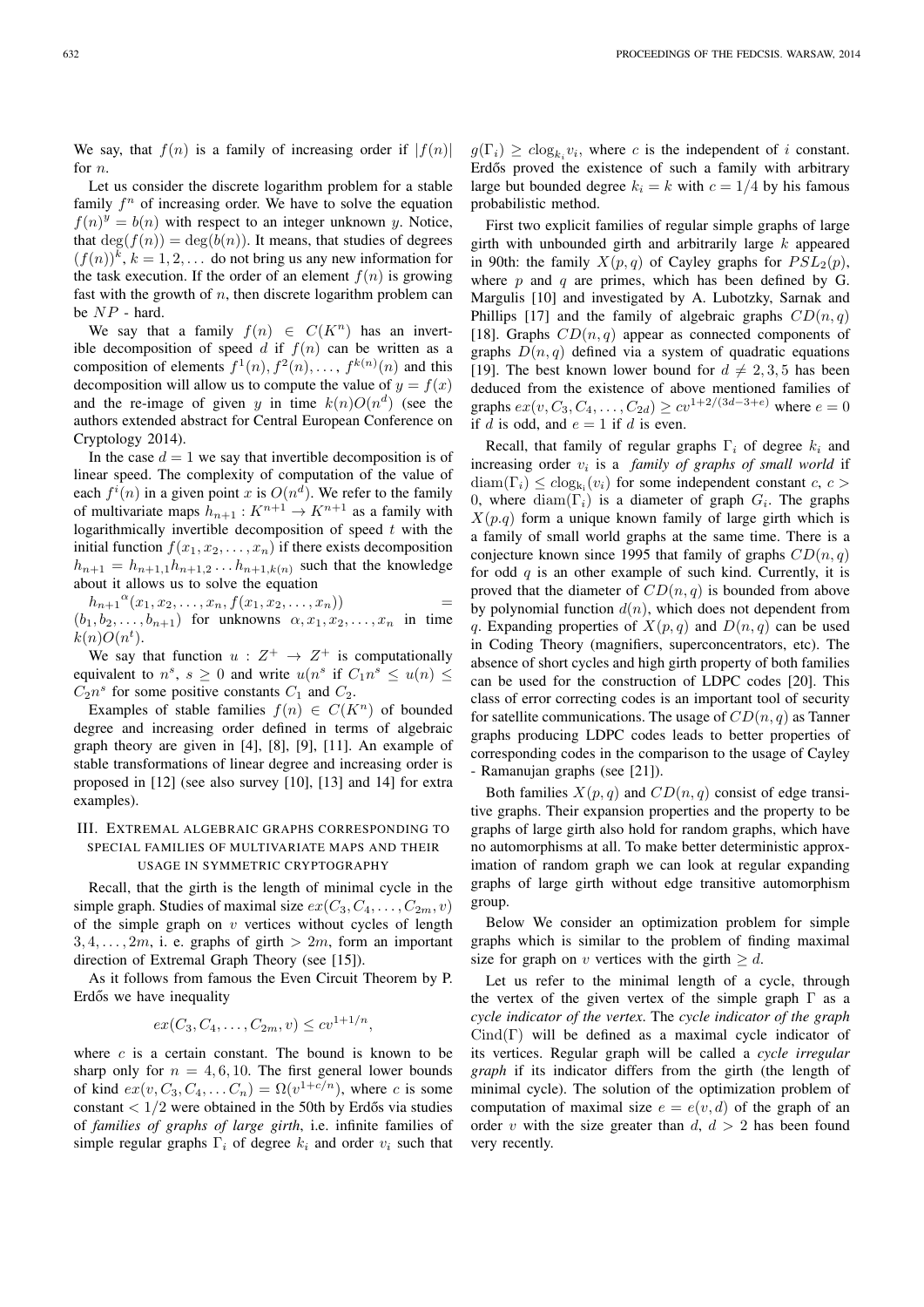It turns out that

$$
e(v, d) \Leftrightarrow O(v^{1+[2/d]})
$$

and this bound is always sharp (see [22] or [23] and further references).

We refer to the family of regular simple graphs  $\Gamma_i$  of degree  $k_i$  and order  $v_i$  as a *family of graphs of large cycle indicator*, if

$$
Cind(\Gamma_i) \geq clog_{k_i}(v_i)
$$

for some independent constant  $c, c > 0$ . We refer to the maximal value of c satisfying the above inequality as *speed of growth* of the cycle indicator for a family of graphs  $\Gamma_i$ . As it follows from the written above evaluation of  $e(v, d)$  the speed of growth of the cycle indicator for the family of graphs of constant but arbitrarily large degree is bounded above by 2.

We refer to such a family as a *family of cyclically irregular graphs of large cycle indicator* if almost all graphs from the family are cycle irregular graphs.

The following theorem was proved in [23]:

There is a family of almost Ramanujan cyclically irregular graphs of large cycle indicator with the speed of cycle indicator 2, which is a family of graphs of small word graphs.

The explicit construction of the family  $A(n, q)$  like in previous statement is given in [22], [23]. Notice, that members of the family of cyclically irregular graphs are not edge transitive graphs. The LDPC codes related to new families are presented in [24], computer simulations demonstrate essential advantages of new codes in comparison to those related to  $CD(n, q)$  and  $D(n, q)$ .

#### *A. On the stream ciphers corresponding to special families of multivariate maps*

Graphs  $D(n, q)$ ,  $A(n, q)$  and  $CD(n, q)$  have been used in symmetric cryptography together with their natural analogs  $D(n, K)$ ,  $A(n, K)$  and  $CD(n, K)$  over general finite commutative rings  $K$  since 1998 (see [1]). The theory of directed graphs and language of dynamical system have been very useful for studies of public key and private key algorithms based on graphs  $D(n, K)$ ,  $CD(n, K)$  and  $A(n, K)$  (see [10], [25], and further references).

There are several implementations of symmetric algorithms for cases of fields (starting from [7]) and arithmetical rings ([19], in particular). Some comparison of public keys based on  $D(n, K)$  and  $A(n, K)$  are considered in [21].

The general scheme is the following one. We can use a family of elements  $f(n)$  with invertible decomposition of speed d of increasing order for purposes of symmetric cryptography. We assume that the variety  $K<sup>n</sup>$  is a plainspace of the encryption algorithm, the list of  $(f(n, i), i = 1, 2, \ldots, k(n))$ , is a password. Then the computation of the value c of encryption function  $f(n, 1) f(n, 2) \dots f(n, k(n))$  in the given plaintext  $p \in K<sup>n</sup>$  and the reimage of the ciphertext c require time  $O(n^d)$ . Usually the parameter  $k(n)$  can be chosen free. In fact, in practical cases  $k(n)$  is either constant or linear function in variable  $n$  (see surveys [20]. [23], [25] on the use graph based

multivariate functions as symmetric encryption functions). To hide the graph nature of  $f(n)$  correspondents (Alice and Bob) can create a new encryption map  $h(n)$  as a conjugation of  $f(n)$ with special invertible affine transformation  $\tau = \tau(n)$  (degree equals 1) of  $K<sup>n</sup>$ . In case of private keys both correspondents know the invertible decompositions and family  $\tau(n)$  of affine transformation as part of the key.

#### IV. ON THE EXPLICIT CONSTRUCTIONS

#### *A. Description of graphs* A(n, K)

The graph  $A(n, K)$ , where K is a finite commutative ring, is defined by the following way. This is a bipartite graph with the point set  $P = \{x_1, x_2, ..., x_n | x_i \in K\} = K^n$ and the line set  $L = \{ [y_1, y_2, \dots, y_n] | y_i \in K \} = K^n$  and such that a point  $x = (x_1, x_2, \ldots, x_n)$  is incident to a line  $y = [y_1, y_2, \dots, y_n]$  if and only if equations  $x_i - y_i = y_1 x_1$ hold for even i and relations  $x_j - y_j = x_1 y_j$  hold for an odd j,  $j \geq 3$ . We identify such an incidence relation with the corresponding bipartite graph  $I = A(n, K)$ . We refer to the first coordinate  $x_1 = \rho(x)$  of a point x and the first coordinate  $y_1 = \rho(y)$  of a line y of the line as the colour of the vertex (point or line). The following property holds for the graph: there exists a unique neighbour  $N_t(v)$  of a given vertex v of a given colour  $t \in K$ .

As it follows from the definition the projective limit of  $A(n, K)$ ,  $n \rightarrow \infty$  is well defined. The points  $p =$  $(p_1, p_2, \ldots, p_n, \ldots)$  and lines  $l = [l_1, l_2, \ldots, l_n, \ldots]$  are tuples with finite number of nonzero coordinates. A point and a line are incident when infinite number of equations  $p_2 - y_l = l_1 p_1, p_3 - l_3 = p_1 l_2, \dots$  hold.

*B. Description of graphs* D(n.K) *and their connected components*

We define the family of graphs  $D(k, K)$ , where  $k > 2$  is positive integer and  $K$  is a commutative ring, such graphs have been considered in [15] for the case  $K = F_q$ .

Let  $P_D$  and  $L_D$  be two copies of Cartesian power  $K^N$ , where  $K$  is the commutative ring and  $N$  is the set of positive integer numbers. Elements of  $P_D$  will be called *points* and those of  $L_D$  *lines*.

To distinguish points from lines we use parentheses and brackets. If  $x \in V$ , then  $(x) \in P_D$  and  $[x] \in L_D$ . It will be also advantageous to adopt the notation for co-ordinates of points and lines introduced in [30] for the case of general commutative ring  $K$ :

$$
(p) = (p_{0,1}, p_{1,1}, p_{1,2}, p_{2,1}, p_{2,2}, p'_{2,2}, p_{2,3}, \dots, p_{i,i}, p'_{i,i}, p_{i,i+1}, p_{i+1,i}, \dots),
$$
  
\n
$$
[l] = [l_{1,0}, l_{1,1}, l_{1,2}, l_{2,1}, l_{2,2}, l'_{2,2}, l_{2,3}, \dots, l_{i,i}, l'_{i,i}, l_{i,i+1}, l_{i+1,i}, \dots].
$$

The elements of  $P$  and  $L$  can be thought as infinite ordered tuples of elements from  $K$ , such that only finite number of components are different from zero.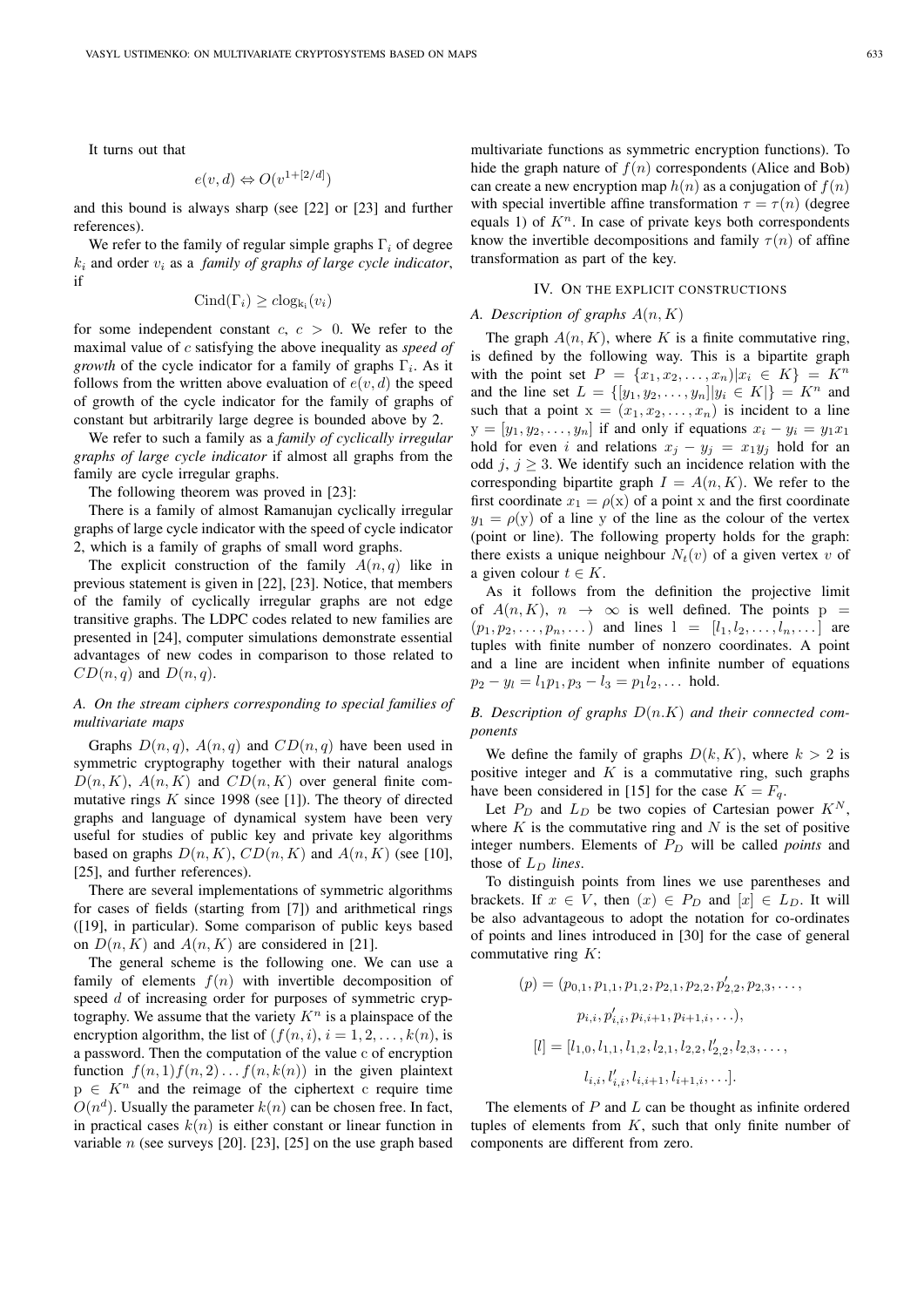Now, we introduce a linguistic incidence structure  $(P_D, L_D, I_D)$  defined by infinite system of equations as follows. We say that the point  $(p)$  is incident with the line  $[l]$ , and we write  $(p)I[l]$ , if the following relations between their co-ordinates hold:

$$
l_{i,i} - p_{i,i} = l_{1,0}p_{i-1,i}
$$
  
\n
$$
l'_{i,i} - p'_{i,i} = l_{i,i-1}p_{0,1}
$$
  
\n
$$
l_{i,i+1} - p_{i,i+1} = l_{i,i}p_{0,1}
$$
  
\n
$$
l_{i+1,i} - p_{i+1,i} = l_{1,0}p'_{i,i}
$$
  
\n(6)

(These four relations are defined for  $i \geq 1$ ,  $p'_{1,1} = p_{1,1}$ ,  $l'_{1,1} = l_{1,1}$ ). The incidence structure  $(P_D, L_D, I_D)$  we denote as D(K). Now we speak of the *incidence graph* of  $(P_D, L_D, I_D)$ , which has the vertex set  $P_D \cup L_D$  and edge set consisting of all pairs  $\{(p), [l]\}$  for which  $(p)I[l]$ .

For each positive integer  $k \geq 2$  we obtain a symplectic quotient  $(P_{D,k}, L_{D,k}, I_{D,k})$  as follows. Firstly,  $P_{D,k}$  and  $L_{D,k}$  are obtained from  $P_D$  and  $L_D$ , respectively, by simply projecting each vector into its k initial coordinates. The incidence  $I_{D,k}$ is then defined by imposing the first  $k-1$  incidence relations and ignoring all others. The incidence graph corresponding to the structure  $(P_{D,k}, L_{D,k}, I_{D,k})$  is denoted by  $D(k, K)$ .

To facilitate notation in the future results on "connectivity invariants", it will be convenient for us to define  $p_{-1,0}$  =  $l_{0,-1} = p_{1,0} = l_{0,1} = 0, p_{0,0} = l_{0,0} = -1, p'_{0,0} = l'_{0,0} = -1,$  $p'_{1,1} = p_{1,1}, l'_{1,1} = l_{1,1}$  and to assume that our equations are defined for  $i \geq 0$ .

Notice, that for  $i = 0$ , the written above four conditions are satisfied by every point and line, and for  $i = 1$  the first two equations coincide and give  $l_{1,1} - p_{1,1} = l_{1,0}p_{0,1}$ .

Let  $k \geq 6$ ,  $t = [(k + 2)/4]$ , and let u  $(u_{\alpha}, u_{11}, \cdots, u_{tt}, u'_{tt}, u_{t,t+1}, u_{t+1,t}, \cdots)$  be a vertex of  $D(k, K)$  ( $\alpha \in \{(1, 0), (0, 1)\}\$ , it does not matter whether u is a point or a line). For every  $r, 2 \le r \le t$ , let

$$
a_r = a_r(u) = \sum_{i=0,r} (u_{ii}u'_{r-i,r-i} - u_{i,i+1}u_{r-i,r-i-1}),
$$

and  $a = a(u) = (a_2, a_3, \dots, a_t)$ . Similarly, we assume that  $a = a(u) = (a_2, a_3, \dots, a_t, \dots)$  for the vertex u of infinite graph  $D(K)$ .

*Proposition 4.1:* Let u and v be vertices from the same component of  $D(k, K)$ . Then  $a(u) = a(v)$ . Moreover, for any *t* − 1 field elements  $x_i \text{ } \in F_a$ ,  $2 \le t \le [(k+2)/4]$ , there exists a vertex v of  $D(k, K)$  for which  $a(v) = (x_2, \ldots, x_t) = (x).$ 

# V. ON FLAG SYSTEMS OF GRAPHS  $A(n, K)$  and  $D(n, K)$ ,

## WALKS ON THEM AND MULTIVARIATE MAPS

Graphs  $D(n, K)$  and  $A(n, K)$  have somme common properties. We refer to the first coordinate  $x_{1,0} = \rho(x)$   $(x_1 = \rho(x))$  of a point x from graph  $D(n, K)$  (graph  $A(n, K)$ , respectively) and the first coordinate  $y_{1,0} = \rho(y)$   $(y_1 = \rho(y))$  of a line y as the colour of the vertex (point or line). The following property holds for the graph: there exists a unique neighbour  $N_t(v)$  of a given vertex v of a given colour  $t \in K$ .

A flag of the incidence system  $D(n, K)$  or  $D(K)$  (A $(n, K)$ ) or  $A(K)$ ) is an unordered pair  $\{(x), [y]\}$  such that  $(x)I[y]$ . Obviously, the totalities of flags  $FD(n, K)$  or  $(FA(n, K))$ of the bipartite flag  $D(n, K)$  (or  $A(n, K)$ , respectively) are isomorphic to the variety  $K^{n+1}$ . So, flag  $\{(x), [y]\}$  of  $D(n, K)$  is defined by the tuple  $(x_{10}, x_{11}, \ldots, y_{01})$ . Notice, that  $N_{y_1}(\{x\}) = [y]$ .

We consider an operator  $NP_{\alpha}(\{(x), [y]\})$ ,  $\alpha \in K$  mapping flag  $\{(x), [y]\}$  of the incidence structure  $G(n, K)$  (where G is D or A)) into its image  $\{(x')$ , [y] $\}$ , where  $x'$ ) =  $N_\alpha$ ([y]).

Similarly, an operator  $NL_{\alpha}(\{(x), [y]\})$  maps  $\{(x), [y]\}$  into  $\{(x), N_\alpha(x)\}\.$ 

Let  $\alpha_1, \alpha_2, \ldots, \alpha_k$  and  $\beta_1, \beta_2, \ldots, \beta_k$  be chosen sequences of elements from the commutative ring  $K$ . The composition

$$
E = NP_{\alpha_1} NL_{\beta_1} NP_{\alpha_2} NL_{\beta_2} \dots NP_{\alpha_k} NL_{\beta_k}
$$

transforms flag  $\{(x), [y]\}$  into the new flag  $\{(x'), [y']\}.$ The process of recurrent computations of  $E({\{(x), [y]\}} =$  $\{(x')$ ,  $[y']\}$  corresponds to the walk in a graph  $G(n, K)$  with the original vertex  $(x)$  and the final point  $(x')$ . Notice, that  $[y'] = N_{\alpha}(x').$ 

Let us assume now that we have two finite families of polynomials of  $K[z_1, z_2] : \phi_1(z_1, z_2), \phi_2(z_1, z_2), \dots, \phi_{k+1}(z_1, z_2)$ and  $\psi_1(z_1, z_2), \psi_2(z_1, z_2), \dots, \psi_k(z_1, z_2)$ . We assume that their density is restricted by independent constant  $d$  and their degree is bounded by the linear function  $\alpha n + \beta$ .

The transformation  $\tilde{E}$  shifts a flag  $\{(x), [y]\}$  into its image for the map

$$
NP_{\phi_1(x_1,y_1)} NL_{\psi_1(x_1,y_1)} NP_{\phi_2(x_1,y_1)} NL_{\psi_2(x_1,y_1)} \ldots
$$
  
...
$$
NP_{\phi_k(x_1,y_1)} NL_{\psi_k(x_1,y_1)}.
$$

Additionally, we assume that the system of equations  $\phi_k(z_1, z_2) = a$ ,  $\psi_k(z_1, z_2) = b$  has exactly one solution independently from the choice of  $a$  and  $b$  (boundary requirement). The written above condition insure that the reimage of  $\{x', [y']\}$ for  $\tilde{E}$  is uniquely determined. Really, parameters  $x_1$  and  $y_1$ are determined by the system of equations.

It allows us to compute each expression of kind  $\phi_i(x_1, y_1)$ and  $\psi_i(x_1, y_1)$  and to obtain the reverse walk in the graph with the origin x' and final point x. So, we get the original flag  $(x)$ ,  $[y]$  with  $[y] = N_{y_1}(x)$ . The code of our flag is  $(x_1, x_2, \ldots, x_n, y_1).$ 

Let  $f = f_n$  be the transformation of affine space  $K^{n+1}$ into itself which maps flag  $(x_1, x_2, \ldots, x_n, y_1)$  into the image for  $\tilde{E}$  defined by the family of bivariate polynomials from  $K[z_1, z_2]$ . Assume that  $f_n$  is written in a standard form  $x_i \rightarrow f_i(x_1, x_2, \ldots, x_n, y_1), i = 1, 2, \ldots, n, y_1$  $f_{n+1}(x_1, x_2, \ldots, x_n, y_1).$ 

Let  $g_n^i: K^{n+1} \to K^{n+1}$  be the transformation moving  $z = (z_1, z_2, \dots, z_n, u_1)$  into  $NP_{\phi_{i_{z_1},u_1}}(z)$  and  $h_n^j$  be the transformation moving z into  $NL_{\psi_{j_{z_1},u_1}}(z)$ . Obviously,  $f =$  $g_n{}^1h_n{}^2g_n{}^2h_n{}^2\ldots g_n{}^kh_n{}^k$  is the invertible decomposition of  $f$  of speed  $O(n)$ . Notice, that generally speaking it is not true that each  $g_n^i$  or  $h_n^i$  is invertible. The following statement is a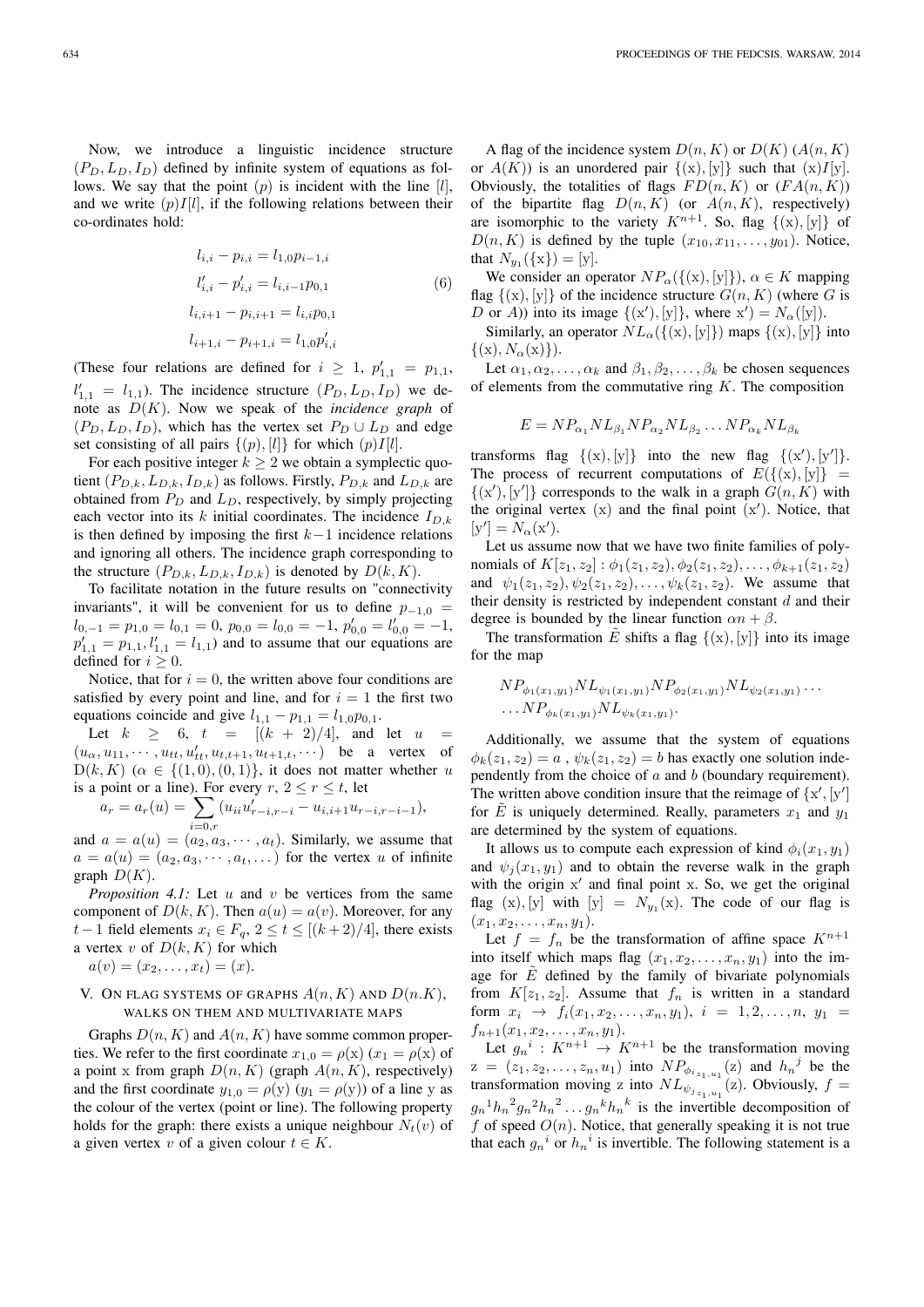direct corollary of results [3] in the case  $G(n, K) = D(n, K)$ , and results of [4] in the case of  $G(n, k) = A(n, K)$ .

*Theorem 5.1:* The  $G(n, K)$  graph based transformations  $f_n: K^{n+1} \to K^{n+1}$  defined above for  $\phi_j(z_1, z_2) = z_1 + a_j$ and  $\psi_j(z_1, z_2) = z_2 + b_j$  where  $a_j, b_j \in K$ ,  $j = 1, 2, ..., k$ are stable cubical maps.

It means that we always have  $O(n^4)$  monomial terms for the map  $f_n$ . Notice that  $f_n$  is given by its invertible decomposition. The following statement is a direct corollary from the theorem.

*Proposition 5.1:* Let us consider the specialization  $\tilde{f}_n$  of  $f_n$ given by relations  $y_{0,1} = h(x_{1,0})$   $(y_1 = h(x_1)$  in case of graphs  $A(n, K)$ , respectively), where  $h(x) \in K[x]$  is a polynomial expression of degree t, such that equation of kind  $h(x_{1,0}) = b$ ,  $b \in K$  (  $h(x_1) = b$ ) has no more than one solution. Then degree of  $\tilde{f}_n$  is bounded by  $t^3$ .

*Remark 5.1:*

We can change variables  $x_{1,0}$  and  $x_1$  of the proposition for  $y_{01}$  and  $y_1$ , respectively.

Recall, that  $M$  is a multiplicative subset of commutative ring K if it is closed under multiplication and does not contain zero. Let us consider the following special choice of coefficients  $a_i$ and  $b_i$ . The following statement is proved in [23] (see also [13], [14]).

*Theorem 5.2:* Let  $f_n$  :  $K^{n+1} \rightarrow K^{n+1}$  be  $G(n, K)$ graph based transformation  $f_n : K^{n+1} \rightarrow K^{n+1}$  defined for  $\phi_i(z_1, z_2) = z_1 + a_j$  and  $\psi_j(z_1, z_2) = z_2 + b_j$ , where  $a_j, b_j \in K, j = 1, 2, ..., k$  in theorem 1.

Let M be a multiplicative set of K and  $a_1, b_1 \in M$ ,  $a_{i+1}$  –  $a_i \in M$ ,  $b_{i+1} - b_i \in M$  for  $i = 1, 2, \ldots, k-1$ . Then the order of a transformation  $f_n$  is going to infinity with the growth of  $n$ 

*Remark 5.2:* In the case of graph  $D(n, K)$  we can change polynomial  $h(x_{1,0}$  for the  $h(x_{1,0}, a_2(x), a_3(x), \ldots, a_t(x))$ , where  $h(z_1, z_2, \ldots z_t) \in K[(z_1, z_2, \ldots z_t], t = [(n+2)/4].$ 

We can look at  $f_n$  as function with invertible decomposition with initial relation  $y_{0,1} = h(x_{1,0} \text{ (case of } D(n,K)) \text{ or } y_1 =$  $h(x_1)$  (case of  $A(n, K)$ . Really, invertible decomposition of  $f_n$  allows to solve

$$
(f_n)^s(x_{1,0}, h(x_{1,0}, x_{1,1}, \ldots))) = (c_{1,0}, c_{0,1}, c_{1,1}, c_{2,1}, \ldots)
$$
or

 $(f_n)^s(x_1, h(x_1, x_2, \ldots, x_n)) = (c_1, c'_1, c_2, \ldots, c_n)$  can be solved fast in some special simple cases.

For simplicity of writing we assume that  $G(n, K)$  =  $D(n, K)$ . Let us consider the system of equation (\*):  $x_{10}$  +  $\alpha_k s = c_{1,0}, h(x_{1,0}) + \beta_k s = c_{0,1}$ 

We can eliminate parameter s:  $\beta_k x_{1,0} + \alpha_k \beta_k s = \beta_k c_{1,0}$  $h(x_{1,0})\alpha_k + \alpha_k\beta_k s = c_{1,0}\alpha_k.$ 

So, we get an equation of kind  $c_{0,1}\alpha_k - \beta_k c_{1,0} =$  $h(x_{1,0})\alpha_k x_{1,0}\beta_k$  (\*)

Let us assume that  $h(x_{1,0})\alpha_k x_{1,0}\beta_k = c$  has not more than one solution for each  $c \in K$ .

Under this condition we can solve (\*) for  $x_1$ . So, if  $\alpha_k$  or  $\beta_k$  differs from 0 we can find parameter s.

Assume that characteristics of ring  $K$  is a large prime  $p$ . Let us consider the following two simple cases:

(a)  $\alpha_k = 0$  but  $\beta_k$  is a regular ring element. It is clear that in this case  $x_{1,0}$  is known and we can find parameter s with arbitrarily chosen function  $h(x)$ .

(b)  $\beta_k = 0$  and equation  $h(x_{1,0}) = c$  has no more than one solution. In this case one can find  $x_{1,0}$  and find parameter s from the first equation.

We say that multivariate map  $g_n$  :  $K^{n+1} = K^{n+1}$  is symmetrical if  $deg(g_n) = deg(g_n)^{-1}$ . Obviously, each stable transformation is symmetrical. It is clear that in the case (a) we get a stable transformation of  $K<sup>n</sup>$  into itself. In case of  $deg(g_n) \neq deg(g_n)^{-1}$  we refer to  $g_n$  as assymetrical map.

The following cryptosystem can be used.

Alice chooses a function  $h(x_{1,0}, a_2(x), a_3(x), \ldots, a_t(x))$  of finite degree t and invertible affine transformation:  $\tau_1 : K^n \to$  $K<sup>n</sup>$ , which sends x onto xA+b. Assume that it will be extended till  $K^{n+1}$  via the rule  $\tau_1 : z \to az + l(\tau_1(x)) = z'$ , where l is some linear function from x. Let  $\tau$  be an expanded linear transformation.

Alice takes the symbolic tuple  $(x_{1,0}, x_{1,1}, \ldots, z)$  applies  $\tau$ and gets the vector  $u_{1,0}, u_{1,1}, \ldots, z' = u$ . She will treat this tuple as a flag from  $FD(n, K)$ .

She writes the equation  $z' = h(x_1, x_2)$  and rewrites it in the form  $z = h'(x_1, x_2)$ .

Alice choses the pseudorandom strings  $\alpha_1, \alpha_2, \ldots, \alpha_k$  and  $\beta_1, \beta_2, \ldots, \beta_k$  of ring elements.

She generates defined above transformation  $f_n: K^{n+1} \to$  $K^{n+1}$ . Alice computes symbolically  $f_n(u) = w$  and applies  $\tau^{-1}$  to w.

She forms a stable cubical transformations  $E = g_n$  $\tau f_n \tau^{-1}$  and writes it in standard form

$$
x_{10} \rightarrow x'_{1,0} = g_{1,0}(x_{1,0}, x_{1,1}, \dots, z)
$$
  
\n
$$
x_{11} \rightarrow x'_{1,1} = g_{1,1}(x_{1,0}, x_{1,1}, \dots, z)
$$
  
\n
$$
\vdots
$$
  
\n
$$
z \rightarrow z' = g_{0,1}(x_{1,0}, x_{1,1}, \dots, z)
$$

In the case of the first  $n$  rules Alice uses the specialisation  $z = h'(x)$  and writes  $\tilde{g}'_{1,0}(x) = g_{1,0}(h'(x, x_{1,0}, x_{1,1} \dots))$  $\tilde{g}'_{1,1}(\mathbf{x}) = g_{1,1}(h'(\mathbf{x}), x_{1,0}, x_{1,1}, \dots), \dots$ , in a standard form. The specialisetion gives us a restriction  $E'$  of our encryption map on the point set isomorphic to  $K<sup>n</sup>$ .

Bob gets these  $n$  rules from Alice together with initial condition  $z = h'(x_{1,0}, x_{1,1}, \dots)$ .

He takes his plaintext  $(x) = (p_{1,0}, p_{1,1}, \dots)$  and applies the restricted map  $E'$  iteratively s times.

Thus, he gets consecutively  $E'^{i}(\mathbf{p}), i = 1, 2, ..., s$  and computes recursively

$$
z_1 = g_{0,1}(p_{1,0}, p_{1,1}, \dots, h'(\mathbf{p}),
$$
  
\n
$$
z_2 = g_{0,1}(E(\mathbf{p}, z_1)),
$$
  
\n
$$
\vdots
$$
  
\n
$$
z_s = g_{0,1}(E^{s-1}\mathbf{p}, z_{s-1}).
$$

He sends Alice his expanded ciphertext as a pair  $c = E^{r s}(p)$ and parameter  $z_s$ .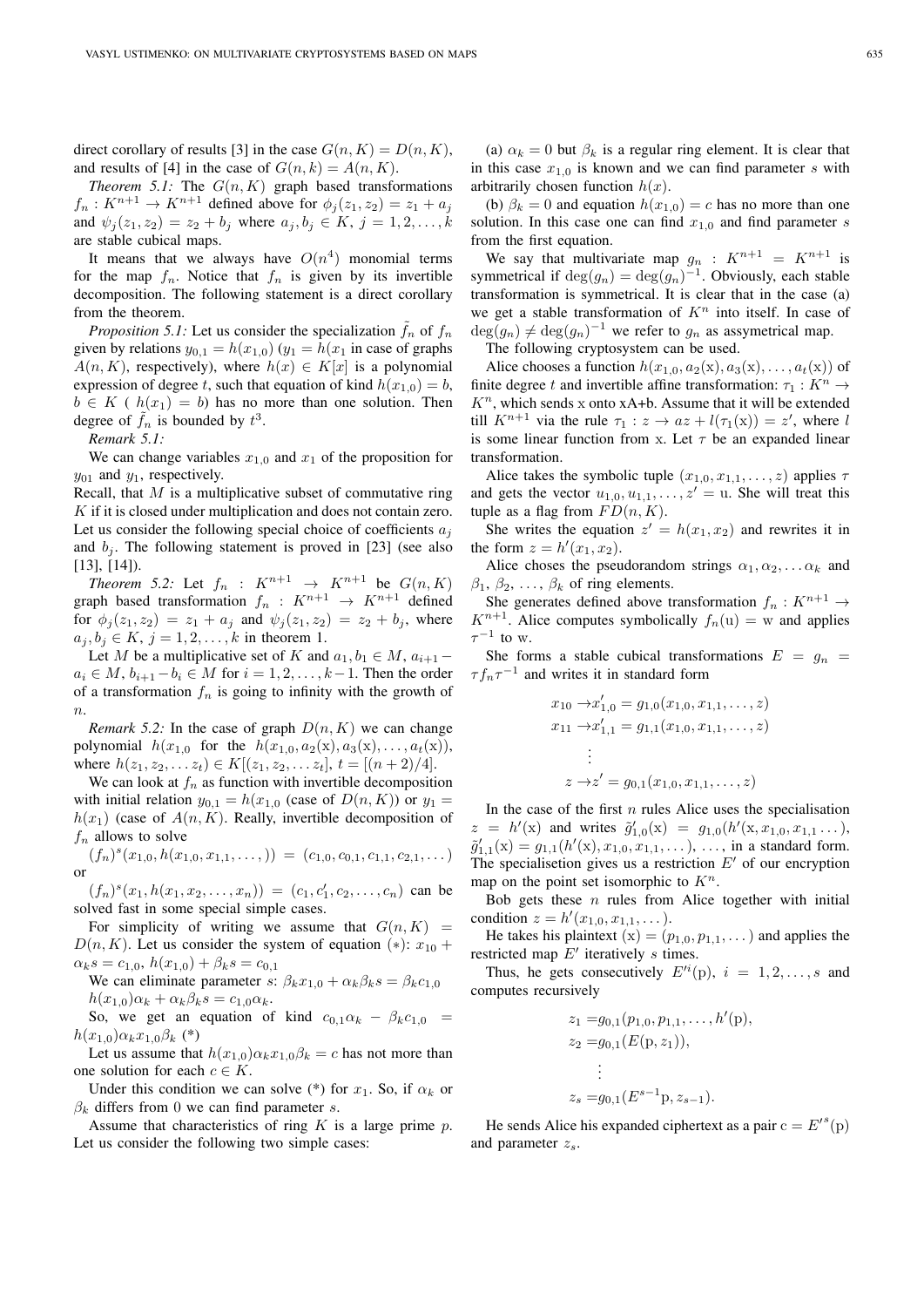For the decryption Alice applies transformation  $\tau$  to the c concateneted with  $z_s$  and gets c<sub>1</sub>. She computes  $E^{-1}(c_1) =$  $c_2$ . Computation  $\tau^{-1}(c_2)$  gives her the plaintext p.

Let us consider some obvious properties of defined above cryptosystem in special cases (a) and (b).

(a) We can see that our encryption is of symmetrical degree. Let  $\text{deq}h = t$ , then our map  $f_n$  has a degree bounded by  $t^3$ . If parameter  $t$  is a constant then the map  $E'$  is computable in polynomial time. Notice, that linearisation attacks are possible, they allow to compute  $E'^{-1}$ . This fact is not yet a breaking of the system, because  $E'$  is a stable map which order is growing with the growth of parameter  $n$ .

Thus, finding the solution for  $E'^s = H(x)$  can be a difficult task. The discrete logarithm problem for cyclic subgroup of Cremona group of increasing order appears there. Notice, that only one value of  $H(x)$  can be given for chosen by Bob parameter s. Algorithm can be used in dynamical mode: every session Alice changes encryption base and every time Bob changes parameter s.

Notice, that  $s = s(n)$  can be a function from parameter n. Bob can encrypt for polynomia time  $s(n)O(n^{t^3})$ . Alice can decrypt because of the logarithmical invertibility of the map.

(b) Let us just consider a simple example

$$
h(x_{1,0}, a_2(x), \ldots, a_t(x)) = (d(a_2(x), a_3(x), \ldots, a_t(x))x_{1,0} + b(a_2(x), \ldots, a_t(x))^r + c(a_2(x), a_3(x), \ldots, (a_t x)),
$$

d, b, c are multivariate functions, r is odd and equation  $x^r = \alpha$ in K has not more than one solution for each parameter  $\alpha$ . If we skip degenerate cases, our encryption function  $E'$  will be assymetric. It means that even finding the inverse  $E'$  can be a hard task in this case.

We presnt here a well known case of the pair  $(r, K)$  which satisfies to written above property (see the description of Imai-Matsumoto method in [26]). Let  $K = F_{q^n}$  be an extention of the field  $F_q$  of characteristic 2. We take r as a parameter of kind  $q^{\beta} + 1$  for some parameter  $\beta$ , such that the greatest common divisor of  $q^{\beta}+1$  and  $q^{n}-1$  is 1. Then map  $x \to x^{r}$  is one to one correspondence and equation  $x^r = \alpha$  has a unique solution.

#### VI. CONCLUSIONS

Known methods of symmetric encryption according to chosen walks on flags of bipartite graphs  $A(n, K)$  and  $D(n, K)$ use special colouring of their points and lines. The increasing girth and good expansion properties of these graphs lead to good mixing properties of the stream cipher based on stable transformation. The weakness of such method is an option of cubical linearisation attacks based on the fact that decryption map is also cubical (complexity of the attack is  $O(n^{10})$ , so its costly, but possible. There were several implementations of such algorithms for practical use in academic networks and ORACLE based university management systems for various cases of fields and rings: [2], [27], [28] devoted to ciphers used in The University of South Pacific (Fiji), [30], [31], [35] discussed algorithms used at Sultan Qaboos University (Oman), [31], [32], [35] were used in University of Maria Curie - Sklodovska (Poland), algorithm of [29] and [34] were used in teaching process of Kiev Mohyla Academy (Ukraine) and University of British Columbia (Canada), respectively.

Private key algorithm, presented in this paper allows to modificate discussed above programs with essential increase of resistence to linearisation attack without damage of theoretical speed  $(O(n))$  in the case of keys of constant length and  $O(n^2)$ for passwords of length  $O(n)$ ). We can create encryption maps of large symmetric degree or assymetrical maps with inverses of high degree.

In a public mode we introduce the multivariate cryptosystems such that their security is connected with discrete logarithm problem for large cyclic subgroups of Cremona group. We hope that a new class of multivariate cryptosystems can be an interesting objects for cryptanalitical studies.

#### **REFERENCES**

- [1] Ustimenko V., *Coordinatisation of Trees and their Quotients*, In the "Voronoj's Impact on Modern Science", Kiev, Institute of Mathematics, 1998, vol. 2, 125-152.
- [2] Ustimenko V., *CRYPTIM: Graphs as Tools for Symmetric Encryption*, Lecture Notes in Computer Science, Springer, v. 2227, 278-287 (2001).
- [3] A. Wróblewska, *On some properties of graph based public keys*, Albanian Journal of Mathematics, Volume 2, Number 3, 2008, 229- 234, NATO Advanced Studies Institute: "New challenges in digital communications".
- [4] Vasyl Ustimenko, Aneta Wróblevska, *On the key exchange with nonlinear polynomial maps of degree 4*, Proceedings of the conference "Applications of Computer Algebra", Vlora, Albanian Journal of Mathematics, Special Issue, December, 2010, vol .4 n 4, 161-170.
- [5] Ustimenko V., Graphs with special arcs and cryptography, Acta Applicandae Mathematicae (Kluwer) 2002, 74,117-153.
- [6] Ustimenko V. *Maximality of affine group and hidden graph cryptosystems*// J. Algebra Discrete Math. -2005 ., No 1,-P. 133–150.
- [7] Ding J., Gower J. E., Schmidt D. S., *Multivariate Public Key Cryptosystems*, 260. Springer, Advances in Information Security, v. 25, (2006).
- [8] Vasyl Ustimenko, *On the graph based cryptography and symbolic computations*, Serdica Journal of Computing, Proceedings of International Conference on Application of Computer Algebra, ACA-2006, Varna, N1  $(2007)$
- [9] V. Ustimenko, *On the extremal graph theory for directed graphs and its cryptographical applications*, In: T. Shaska, W.C. Huffman, D. Joener and V.Ustimenko, Advances in Coding Theory and Cryptography, Series on Coding and Cryptology, vol. 3, 181-200 (2007).
- [10] V. A. Ustimenko, *On the cryptographical properties of extreme algebraic graphs*, in Algebraic Aspects of Digital Communications, IOS Press (Lectures of Advanced NATO Institute, NATO Science for Peace and Security Series - D: Information and Communication Security, Volume 24, July 2009, 296 pp.
- [11] V. Ustimenko, A. Wróblewska, On the key exchange with nonlinear polynomial maps of stable degree, Annalles UMCS Informatica AI X1, 2 (2011), 81-93.
- [12] Vasyl Ustimenko, Aneta Wróblewska, *On some algebraic aspects of data security in cloud computing*, Proceedings of International conference "Applications of Computer Algebra", Malaga, 2013, p. 144-147.
- [13] V. A. Ustimenko, U. Romańczuk, On Dynamical Systems of Large Girth *or Cycle Indicator and their applications to Multivariate Cryptography*, in "Artificial Intelligence, Evolutionary Computing and Metaheuristics ", In the footsteps of Alan Turing Series: Studies in Computational Intelligence, Volume 427/January 2013, 257-285.
- [14] V. A. Ustimenko, U. Romańczuk On Extremal Graph Theory, Explicit *Algebraic Constructions of Extremal Graphs and Corresponding Turing Encryption Machines*, in "Artificial Intelligence, Evolutionary Computing and Metaheuristics ", In the footsteps of Alan Turing Series: Studies in Computational Intelligence, Vol. 427, Springer, January , 2013, 237- 256.
- [15] B. Bollobás, *Extremal Graph Theory*, Academic Press, London, 1978.